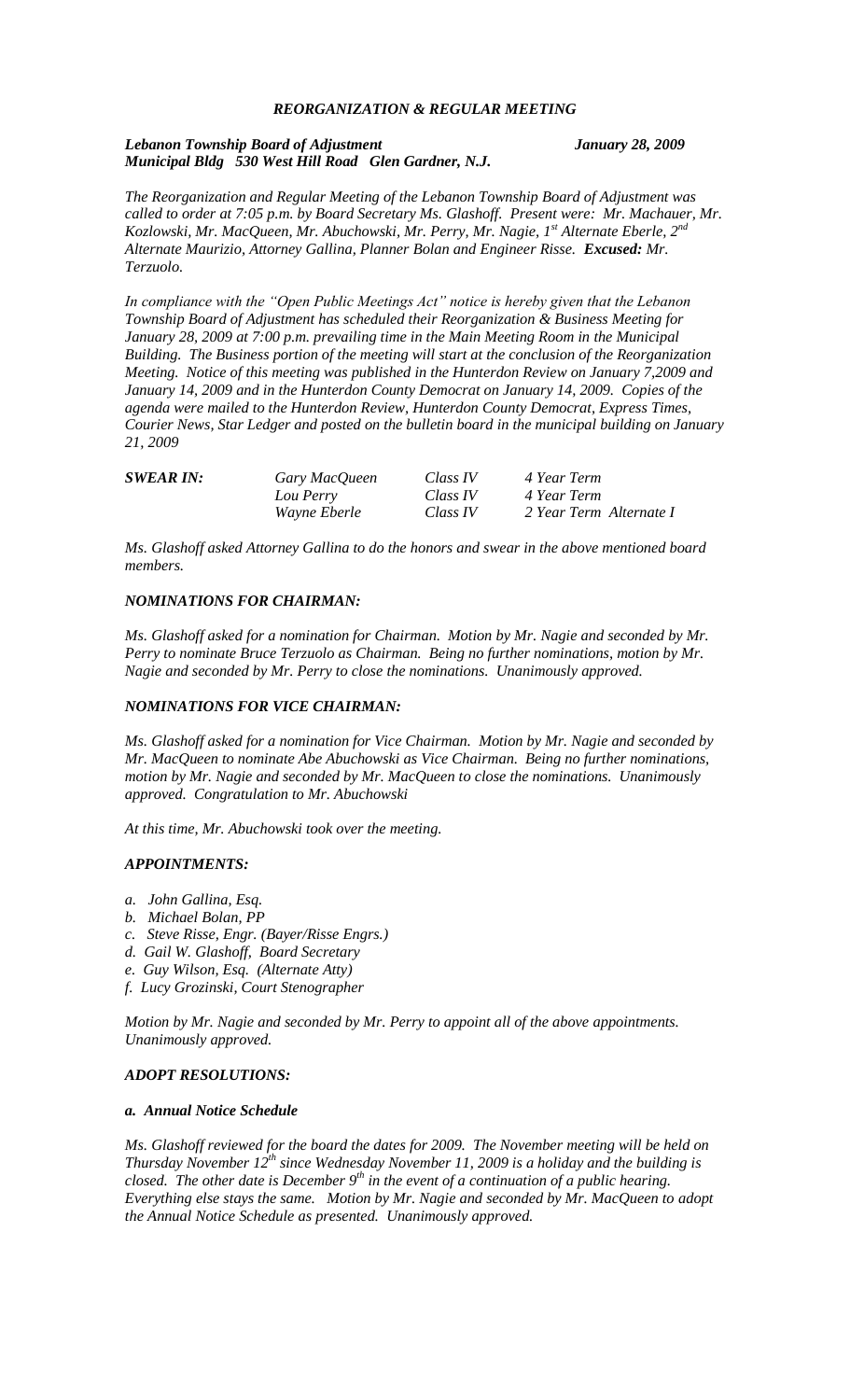## *Lebanon Township Board of Adjustment January 28, 2009 Page 2*

## *b. Authorizing Agreement for Professional Services*

*Ms. Glashoff briefly reviewed the authorizing agreement stating that there are no changes from last year. Motion by Mr. Nagie and seconded by Mr. MacQueen to adopt the Agreement as presented. Unanimously approved.*

# *ADOPT RESOLUTION AUTHORIZING THE AWARD OF NON-FAIR AND OPEN CONTRACT FOR BOARD PROFESSIONALS:*

*Ms. Glashoff reviewed the Resolution and informed the board that the Planning Board has adopted and signed the resolution regarding board professionals. Motion by Mr. Nagie and seconded by Mr. MacQueen to adopt the Resolution Authorizing the Award of Non-Fair and Open Contract for Board Professionals. Unanimously approved.*

# *ADOPT PROFESSIONAL CONTRACTS:*

- *a. John Gallina, Esq..*
- *b. Michael Bolan, PP*
- *c. Steve Risse, Engr. (Bayer/Risse Engrs)*
- *d. Guy Wilson, Esq. (Alternate Atty) Letter of Intent*

*Ms. Glashoff informed the board that Attorney Gallina and Planner Bolan's contract have stayed the same, there are no rate increases. The contract for Bayer/Risse Engrs has increased \$4.50 per hour from last year. Ms. Glashoff also informed the board that she has received the Letter of Intent from Attorney Wilson. Motion by Mr. Nagie and seconded by Mr. MacQueen to adopt all the professional contracts as presented. Unanimously approved.*

# *APPOINT APPLICATION REVIEW COMMITTEE:*

*Vice Chairman Abuchowski asked who sat on the review committee in 2008. Ms. Glashoff informed the board it was Mr. Terzuolo, Mr. Perry with Mr. MacQueen as an alternate. Vice Chairman Abuchowski asked for volunteers. Mr. Perry, Mr. Kozlowski volunteered and Mr. Terzuolo and Mr. Machauer as the alternates. Ms. Glashoff informed the board that if one of the alternates wants to sit in on an application, they can because the limit is three members. Ms. Glashoff is also a member of the review committee. Motion by Mr. MacQueen and seconded by Mr. Kozlowski to approved the Review Committee as presented. Unanimously approved.*

*PRESENTATION OF MINUTES: November 12, 2008 Regular Meeting*

*Motion by Mr. Kozlowski and seconded by Mr. MacQueen to approve the minutes with a minor correction. Unanimously approved.*

*December 10, 2008 Regular Meeting*

*Motion by Mr. Kozlowski and seconded by Mr. MacQueen to approve the minutes as presented. Unanimously approved.*

# *PRESENTATION OF BILLS:*

| a. John Gallina, Esq. | $$230.00 - Attend Mtg$ 12/10/2008   |
|-----------------------|-------------------------------------|
| b. Bayer/Risse Engrs. | $$172.50 - Attend Mtg$ $12/10/2008$ |
|                       | $$115.00 - Escrow$ (Giordano)       |
| c. Court Stenographer | $$200.00 - Attend Mtg$ 1/28/2009    |
|                       | Total: \$717.50                     |

*Ms. Glashoff informed the board she had three additional bills to add and reviewed the bills for the board. The three additional bills total \$1,155.00 bringing the grand total to \$1,872.50. Motion by Mr. Nagie and seconded by Mr. Perry to approve the bills as amended. Unanimously approved.*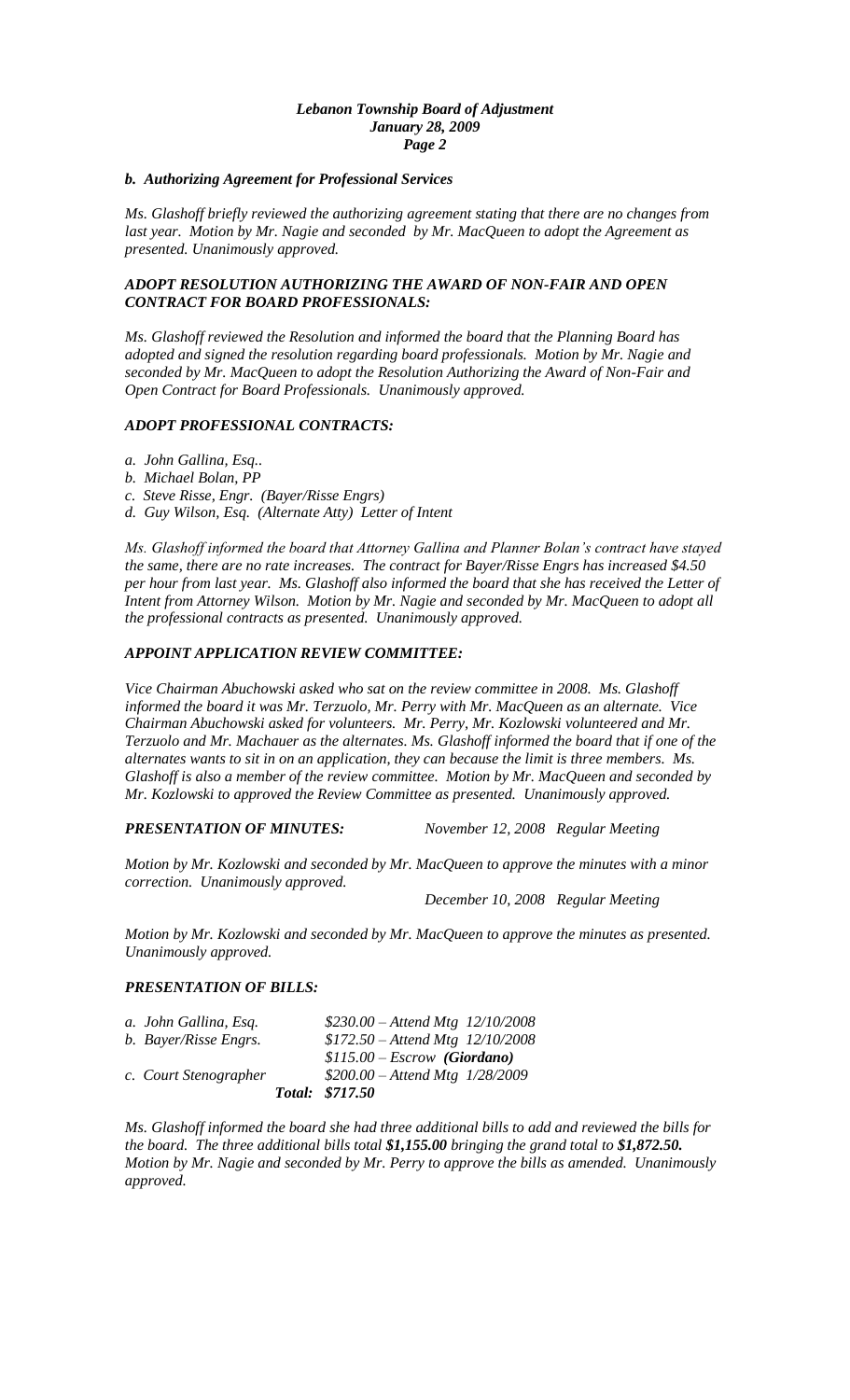## *Lebanon Township Board of Adjustment January 23, 2009 Page 3*

## *CORRESPONDENCE:*

- *a. Zoning Law 12/19/08 & 1/9/09*
- *b. NJ Planner 12/2008*
- *c. Zoning Practice 12/2008*
- *d. Legal Q & A from League Magazine – 1/2009*
- *e. Law Bulletin 12/2008 & 1/2009*

# *ITEM FOR DISCUSSION:*

## *a. Re-align housekeeping items on Agenda (Bills, Correspondence & Open to the Public etc.)*

*Ms. Glashoff informed the board that Zoning Officer John Flemming had spoken to Chairman Terzuolo regarding making some changes to the Agenda. I was told to put it on the agenda for the board to discuss. This board has always had all housekeeping items on up front before an application. The Planning Board only has the minutes and resolutions up front on the agenda and the rest of the housekeeping items are at the end on the agenda. Mr. MacQueen showed the board a copy of the Planning Board Agenda as an example. After a brief discussion, motion by Mr. MacQueen and seconded by Mr. Kozlowski to only have the minutes and resolutions first on the agenda and the balance of the housekeeping items at the end after applications. Unanimously approved. This will start with the next agenda.*

# *APPLICATION FOR COMPLETENESS & SET A PUBLIC HEARING DATE:*

# *Susan Sarao Block #10 Lot #21 Use Variance* Rocky Run Road R  $1\frac{1}{2}$ *(Report from Engineer Risse & additional info from applicant enclosed)*

*Attorney Al Rylak and Engineer Jim Chmielak were present along with the applicant to discuss completeness and the requested waivers. Attorney Rylak stated the applicant has owned the property since July 2005 and presently has a business on the property known as Irish Jacks. The property consists of 1.9 acres. Attorney Rylak stated that this is a commercial business in a residential zone and the applicant is applying for a Use Variance. Attorney Rylak noted that this is not a boarding kennel or a breeding kennel. Vice Chairman Abuchowski asked Engineer Risse to review the checklist and waivers. Engineer Risse stated this is primarily a use variance and the applicant is not proposing any site improvements. The following are the waivers from the Checklist: #11- an affirmative statement regarding Conditional Use Standards since this is not a Conditional Use a waiver can be granted. Item#18-Digital copy of the plan, this item has been provided, Items* #**21, 22** *and 23 refer to approvals from outside agencies. These can not be waived and the applicant is complying with these items Item #31 requires signature block on plans. Since the board has an approval stamp, the waiver can be granted. Item #33-contours at 2' intervals, recommend granting for completeness only, #35-show all existing roads, watercourses within 500' of property, this is shown in Planning Report, #37-location of existing structures and within 100' of property line. Partial Waiver is being requested, grant for completeness only, #42- existing wells and septic systems on property and within 100', grant for completeness only,. #43-show wooded areas, tree rows, ROW, stream corridors on property and within 500',this can be granted for completeness only, #45-Environmental Inventory Plan, recommend granting waiver. Engineer Risse reviewed several other checklist items that might be required during the public hearing. At the conclusion of Engineer Risse's review of the checklist, he recommended that the board deem application complete noting the items that are for completeness only. Motion by Mr. MacQueen and seconded by Mr. Kozlowski to deem application complete per Engineer Risse's recommendations and set a public hearing date. Unanimously approved.*

*Vice Chairman Abuchowski asked Ms. Glashoff for a date. Ms. Glashoff offered March 11, 2009 at 7:30 p.m. for the public hearing. She informed Attorney Rylak the Hunterdon Review is the official newspaper for publication. Attorney Rylak thanked the board and will notice for the public hearing on March 11th .*